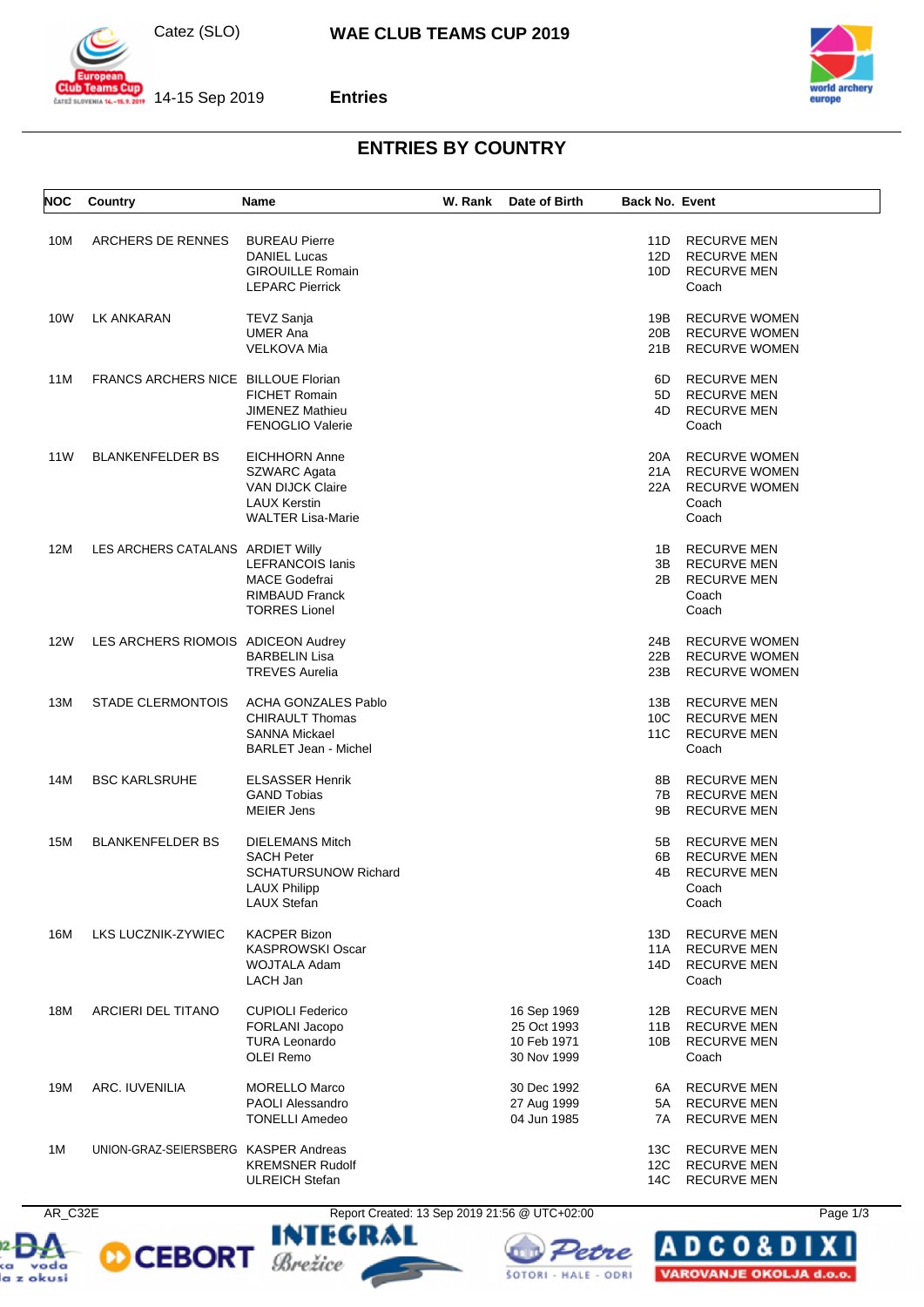



**Entries**



## **ENTRIES BY COUNTRY**

| <b>NOC</b> | Country                                | Name                                                        | W. Rank | Date of Birth | <b>Back No. Event</b> |                                      |
|------------|----------------------------------------|-------------------------------------------------------------|---------|---------------|-----------------------|--------------------------------------|
|            |                                        | <b>HAYDU Gangolf</b>                                        |         |               |                       | Coach                                |
| 1W         | AL'KALA                                | CANTOS-FIGUEROLA Leticia                                    |         |               | 16C                   | <b>RECURVE WOMEN</b>                 |
|            |                                        | CASTAÑOS Celia                                              |         |               | 17C                   | <b>RECURVE WOMEN</b>                 |
|            |                                        | <b>MARIN Alicia</b>                                         |         |               | 18C                   | <b>RECURVE WOMEN</b>                 |
| 2M         |                                        | LA FLECHA DE SALAMANCA ESCUDERO OLLERO Marcos               |         |               | 5C                    | <b>RECURVE MEN</b>                   |
|            |                                        | FERNANDEZ SANCHEZ Alvaro                                    |         |               | 4C                    | 6C RECURVE MEN<br><b>RECURVE MEN</b> |
|            |                                        | <b>GARCIA MEDINA Daniel</b><br><b>ESCUDERO OLLERO Diego</b> |         |               |                       | Coach                                |
|            |                                        | <b>MORILLO PRATS Daniel</b>                                 |         |               |                       | Coach                                |
| 2W         | <b>ALMUSSAFES</b>                      | ALCARAZ VALLS Angels                                        |         |               | 24A                   | <b>RECURVE WOMEN</b>                 |
|            |                                        | <b>GOMEZ BELTRAN Maria</b>                                  |         |               | 25A                   | <b>RECURVE WOMEN</b>                 |
|            |                                        | LOPEZ SANCHIS Nerea                                         |         |               | 23A                   | <b>RECURVE WOMEN</b>                 |
|            |                                        | <b>LOPEZ Marcos</b>                                         |         |               |                       | Coach                                |
| 3M         | <b>ARCOSOTO</b>                        | <b>ENCINAS FUENTES Julian</b>                               |         |               | 4A                    | <b>RECURVE MEN</b>                   |
|            |                                        | PINERO HERNANDO Ignacio                                     |         |               |                       | 2A RECURVE MEN                       |
|            |                                        | <b>SANTOS DEL VALLE Manuel</b>                              |         |               | 1A                    | <b>RECURVE MEN</b>                   |
|            |                                        | SOLERA SANCHEZ Jose Manuel                                  |         |               | 3A                    | <b>RECURVE MEN</b>                   |
| 3W         | LES ARCHERS CATALANS ALART Margaux     |                                                             |         |               | 22C                   | <b>RECURVE WOMEN</b>                 |
|            |                                        | <b>CREMMYDAS Aurore</b>                                     |         |               | 25C                   | <b>RECURVE WOMEN</b>                 |
|            |                                        | <b>TORRES Sandra</b>                                        |         |               | 24C                   | <b>RECURVE WOMEN</b>                 |
| 4M         | ARQUEROS POZUELO                       | DE LA CUERDA MONTERO Ruben                                  |         |               |                       | 12A RECURVE MEN                      |
|            |                                        | HERNANDO Juan Ignacio                                       |         |               | 13A                   | <b>RECURVE MEN</b>                   |
|            |                                        | SANCHEZ ANTOKU Ken                                          |         |               | 14A                   | <b>RECURVE MEN</b>                   |
|            |                                        | <b>CARRASCO POLAINO Rafael</b>                              |         |               |                       | Coach                                |
| 4W         |                                        | CLUB SAGITTA DE TIRO CON ARCO CEBRIAN MARTINEZ Sandra       |         |               | 19A                   | <b>RECURVE WOMEN</b>                 |
|            |                                        | DE VELASCO MARTINEZ Ines                                    |         |               | 16A                   | <b>RECURVE WOMEN</b>                 |
|            |                                        | LAORDEN FITER Maria Huigin                                  |         |               | 18A                   | <b>RECURVE WOMEN</b>                 |
|            |                                        | MALDONADO HERNANDEZ Maria                                   |         |               | 17A                   | <b>RECURVE WOMEN</b>                 |
| 5M         | <b>FSG TACHERTING</b>                  | <b>MAIER Johannes</b>                                       |         |               | 8D.                   | <b>RECURVE MEN</b>                   |
|            |                                        | <b>WIESER Felix Florian</b>                                 |         |               | 7D                    | <b>RECURVE MEN</b>                   |
|            |                                        | <b>WIESER Moritz Maximilian</b>                             |         |               | 9D                    | <b>RECURVE MEN</b>                   |
|            |                                        | <b>GARNREITER Armin</b>                                     |         |               |                       | Coach                                |
| 5W         | ARC CLUB DE NIMES                      | <b>CALATAYUD Amelie</b>                                     |         |               | 16B                   | <b>RECURVE WOMEN</b>                 |
|            |                                        | <b>LISA Soenen</b>                                          |         |               | 17B                   | <b>RECURVE WOMEN</b>                 |
|            |                                        | <b>ROYER Manon</b>                                          |         |               | 18B                   | <b>RECURVE WOMEN</b>                 |
|            |                                        | <b>ALLASIO Lionel</b>                                       |         |               |                       | Coach                                |
| 6M         | LK KAMNIK                              | <b>HABJAN</b> Den                                           |         |               | 1C                    | <b>RECURVE MEN</b>                   |
|            |                                        | RAVNIKAR Ziga                                               |         |               | 3C —                  | <b>RECURVE MEN</b>                   |
|            |                                        | <b>STRAJHAR Gasper</b>                                      |         |               | 2C                    | <b>RECURVE MEN</b>                   |
|            |                                        | <b>KONCAN Gregor</b>                                        |         |               |                       | Coach                                |
| 6W         | ARCHERS DE COMPIEGNE AGNONA Clementine |                                                             |         |               | 18D                   | <b>RECURVE WOMEN</b>                 |
|            |                                        | <b>BERGUIN Manon</b>                                        |         |               | 17D                   | <b>RECURVE WOMEN</b>                 |
|            |                                        | <b>TABARD Anne-Sophie</b>                                   |         | 27 Jun 1982   | 16D.                  | <b>RECURVE WOMEN</b>                 |
|            |                                        | <b>TAVERNIER Olivier</b>                                    |         |               |                       | Coach                                |
| 7M         | LK ANKARAN                             | <b>GALJANIC Filip</b>                                       |         |               | 2D                    | <b>RECURVE MEN</b>                   |
|            |                                        | PRODAN Kristjan                                             |         |               | 3D                    | <b>RECURVE MEN</b>                   |
|            |                                        | <b>SANTELJ Ervin</b>                                        |         |               | 1D.                   | <b>RECURVE MEN</b>                   |
|            |                                        | <b>BOZIC Brina</b>                                          |         |               |                       | Coach                                |
| 7W         | LKS LUCZNIK-ZYWIEC                     | <b>LESNIAK Natalia</b>                                      |         |               | 19D                   | <b>RECURVE WOMEN</b>                 |
|            |                                        | <b>MYSZOR Wioletta</b>                                      |         |               | 20D                   | <b>RECURVE WOMEN</b>                 |









l A

**DCO&D** 

VAROVANJE OKOLJA d.o.o.